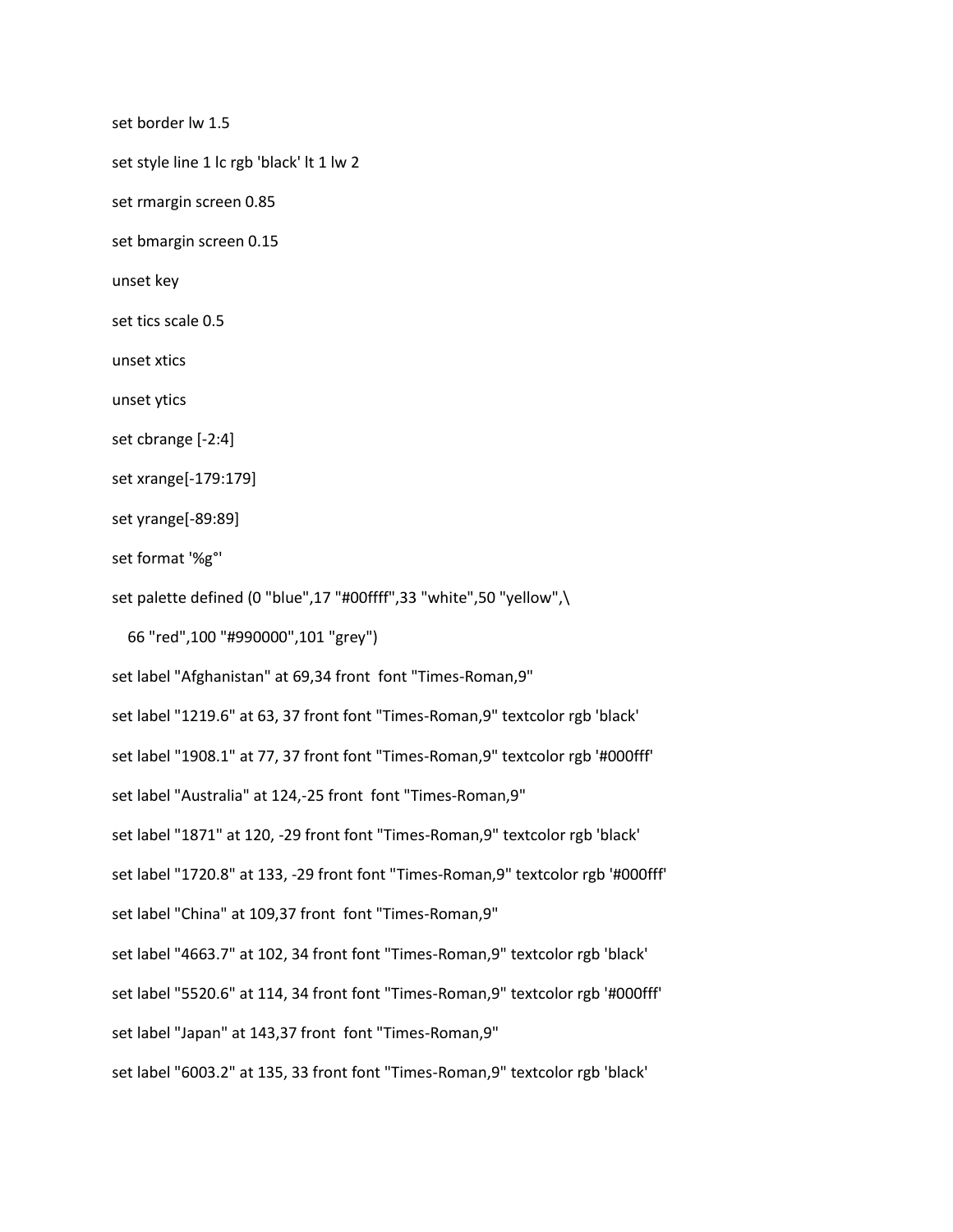set label "5851.7" at 147, 33 front font "Times-Roman,9" textcolor rgb '#000fff' set label "Russia" at 91,62 front font "Times-Roman,9"

set label "1223.5" at 77, 59 front font "Times-Roman,9" textcolor rgb 'black' set label "1844.2" at 94, 59 front font "Times-Roman,9" textcolor rgb '#000fff' set label "United States" at -103,40 front font "Times-Roman,9" set label "4644.8" at -109, 37 front font "Times-Roman,9" textcolor rgb 'black' set label "6987.6" at -96, 37 front font "Times-Roman,9" textcolor rgb '#000fff' set label "Canada" at -115,55 front font "Times-Roman,9" set label "2699.9" at -123, 51 front font "Times-Roman,9" textcolor rgb 'black' set label "3489.6" at -108, 51 front font "Times-Roman,9" textcolor rgb '#000fff' set label "Mexico" at -107,24 front font "Times-Roman,9" set label "2519.7" at -93, 25 front font "Times-Roman,9" textcolor rgb 'black' set label "3499.2" at -93,22 front font "Times-Roman,9" textcolor rgb '#000fff' set label "Ecuador" at -78,-1 front font "Times-Roman,9" set label "1926.8" at -78,-4 front font "Times-Roman,9" textcolor rgb 'black' set label "3117.4" at -64,-4 front font "Times-Roman,9" textcolor rgb '#000fff' set label "Brazil" at -57,-12 front font "Times-Roman,9" set label "2513.2" at -64,-15 front font "Times-Roman,9" textcolor rgb 'black' set label "4055.4" at -51,-15 front font "Times-Roman,9" textcolor rgb '#000fff' set label "Argentina" at -67,-31 front font "Times-Roman,9" set label "2799.8" at -71,-34 front font "Times-Roman,9" textcolor rgb 'black' set label "4937.4" at -58,-34 front font "Times-Roman,9" textcolor rgb '#000fff' set label "Chile" at -72,-43 front font "Times-Roman,9" set label "4472.5" at -85,-43 front font "Times-Roman,9" textcolor rgb 'black' set label "6822.4" at -85,-47 front font "Times-Roman,9" textcolor rgb '#000fff'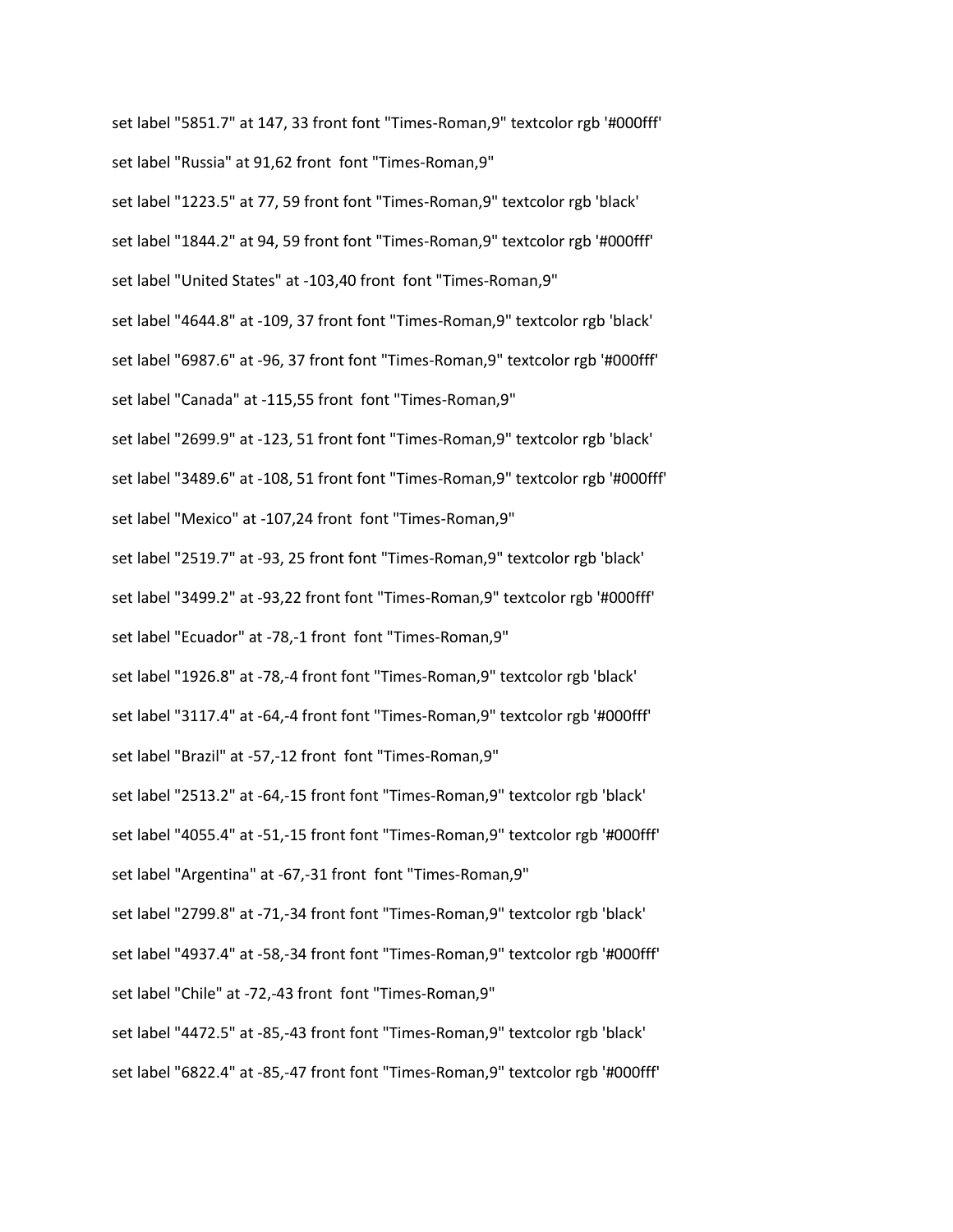set label "1993.8" at -22,40 front font "Times-Roman,9" textcolor rgb 'black' set label "3462.9" at -22,44 front font "Times-Roman,9" textcolor rgb '#000fff' set label "Germany" at 17,51 front font "Times-Roman,9" set label "6107.7" at 11,48 front font "Times-Roman,9" textcolor rgb 'black' set label "6716.1" at 24,48 front font "Times-Roman,9" textcolor rgb '#000fff' set label "Belarus" at 39,58 front font "Times-Roman,9" set label "2065.2" at 33,55 front font "Times-Roman,9" textcolor rgb 'black' set label "2827.2" at 46,55 front font "Times-Roman,9" textcolor rgb '#000fff' set label "Norway" at 8,61 front font "Times-Roman,9" set label "3629" at -4,58 front font "Times-Roman,9" textcolor rgb 'black' set label "3802.3" at -5,61 front font "Times-Roman,9" textcolor rgb '#000fff' set label "Vietnam" at 95,20 front font "Times-Roman,9" set label "3570" at 96,17 front font "Times-Roman,9" textcolor rgb 'black' set label "5160.7" at 106,17 front font "Times-Roman,9" textcolor rgb '#000fff' set label "India" at 76,20 front font "Times-Roman,9" set label "2111.7" at 76,17 front font "Times-Roman,9" textcolor rgb 'black' set label "2536.6" at 76,14 front font "Times-Roman,9" textcolor rgb '#000fff' set label "Saudi Arabia" at 41,20 front font "Times-Roman,9" set label "3784.4" at 40,23 front font "Times-Roman,9" textcolor rgb 'black' set label "5620.7" at 40,26 front font "Times-Roman,9" textcolor rgb '#000fff' set label "Algeria" at 3,30 front font "Times-Roman,9" set label "829.6" at -3,27 front font "Times-Roman,9" textcolor rgb 'black' set label "1568" at 8,27 front font "Times-Roman,9" textcolor rgb '#000fff' set label "Egypt" at 22,23 front font "Times-Roman,9"

set label "Portugal" at -7,40 front font "Times-Roman,9"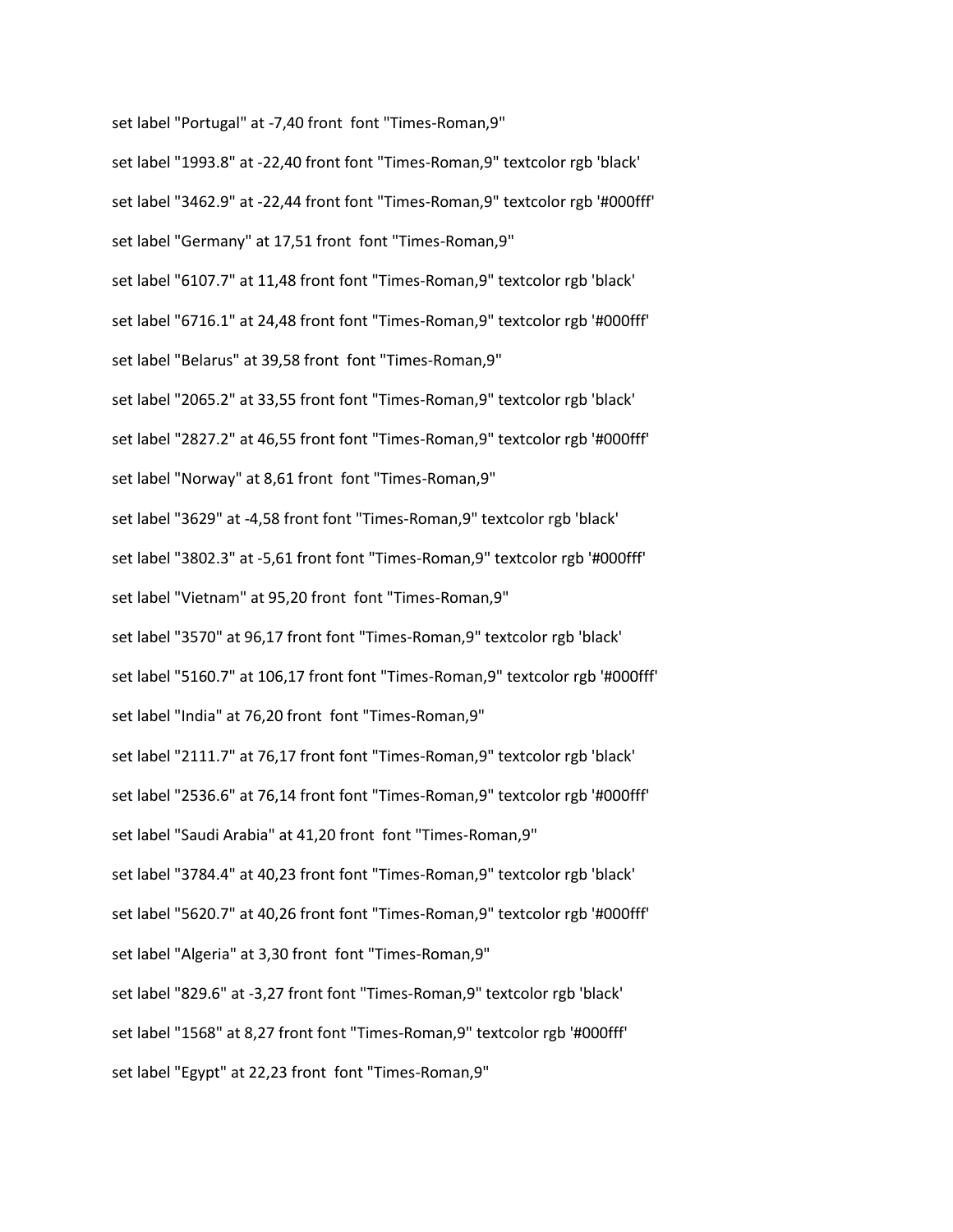set label "5903.7" at 16,20 front font "Times-Roman,9" textcolor rgb 'black' set label "6541" at 28,20 front font "Times-Roman,9" textcolor rgb '#000fff' set label "South Africa" at 19,-28 front font "Times-Roman,9" set label "1422.1" at 16,-25 front font "Times-Roman,9" textcolor rgb 'black' set label "4161.8" at 29,-25 front font "Times-Roman,9" textcolor rgb '#000fff' set label "Ghana" at -1,7 front font "Times-Roman,9" set label "1354.1" at -6,10 front font "Times-Roman,9" textcolor rgb 'black' set label "1814.8" at 6,10 front font "Times-Roman,9" textcolor rgb '#000fff' set arrow from -125,-114 to 154,-114 nohead front ls 1 lc rgb "dark-green" set arrow from -112,-114 to -112, -88 nohead front ls 1 lc rgb "dark-green" set label "North America" at -119, -116 front font "Times-Roman,9" textcolor rgb 'dark-green' set label "17.8" at -111, -111 front font "Times-Roman,9" textcolor rgb 'dark-green' set arrow from -84,-114 to -84, -99 nohead front ls 1 lc rgb "dark-green" set label "Caribbean states" at -91, -116 front font "Times-Roman,9" textcolor rgb 'dark-green' set label "10.5" at -84, -111 front font "Times-Roman,9" textcolor rgb 'dark-green' set arrow from -54,-114 to -54, -111 nohead front ls 1 lc rgb "dark-green" set label "Latin America" at -61, -116 front font "Times-Roman,9" textcolor rgb 'dark-green' set label "2.9" at -53, -111 front font "Times-Roman,9" textcolor rgb 'dark-green' set arrow from -9,-114 to -9, -103 nohead front ls 1 lc rgb "dark-green" set label "Europe" at -11, -116 front font "Times-Roman,9" textcolor rgb 'dark-green' set label "7.9" at -8, -111 front font "Times-Roman,9" textcolor rgb 'dark-green' set arrow from 16,-114 to 16, -107 nohead front ls 1 lc rgb "dark-green" set label "Sub-Saharan Africa" at 3, -116 front font "Times-Roman,9" textcolor rgb 'dark-green' set label "4.8" at 17, -111 front font "Times-Roman,9" textcolor rgb 'dark-green' set arrow from 36,-114 to 36, -104 nohead front ls 1 lc rgb "dark-green"